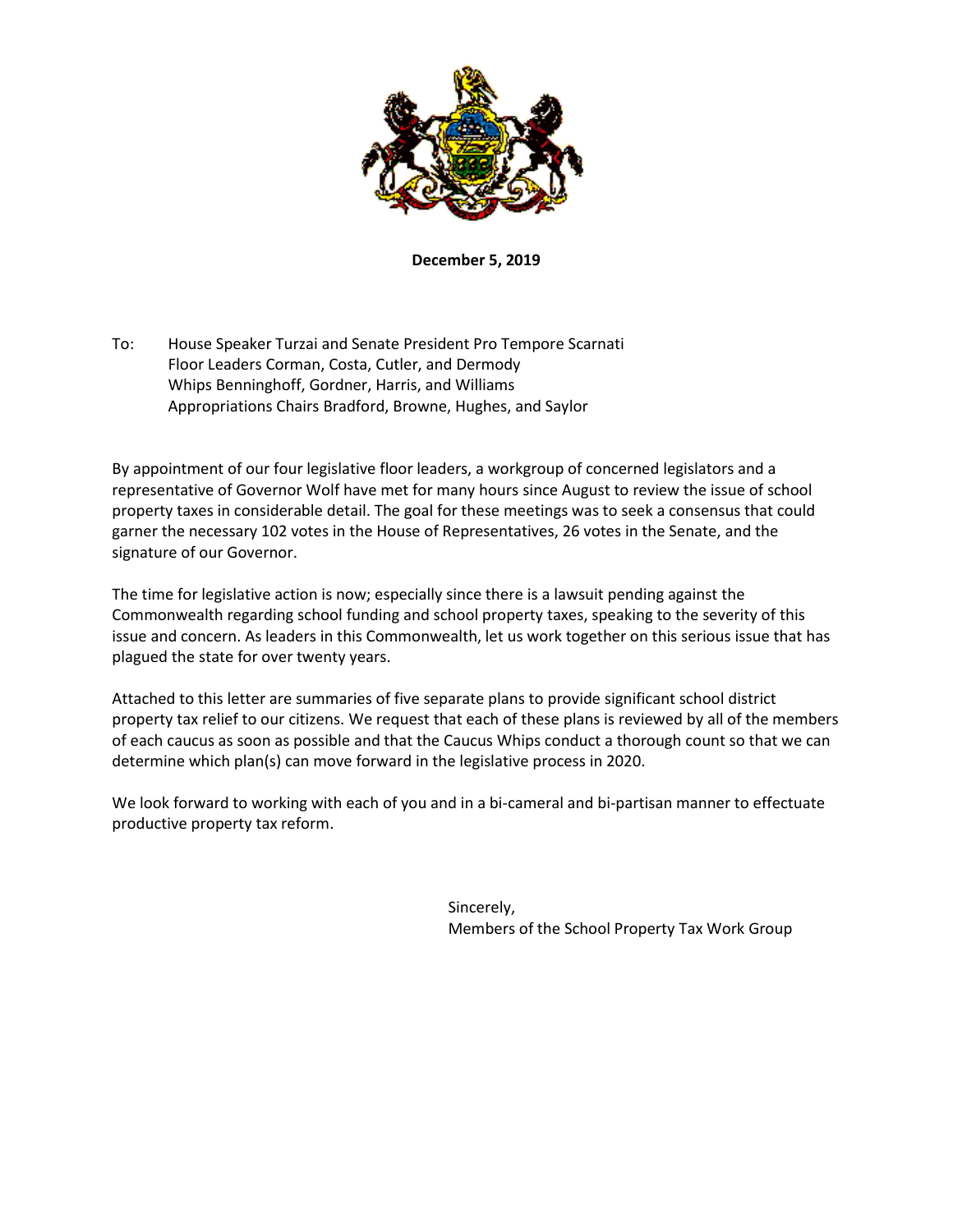1)  $d$  G.  $A$ 

Senator David G. Argall Senator David G. Argall Senator Judy Schwank<br>
29<sup>th</sup> District 11<sup>th</sup> District 11<sup>th</sup> District  $29^{\text{th}}$  District  $11^{\text{th}}$  District

Mario Scavello

Senator Mario Scavello Senator Lisa Boscola  $40^{\text{th}}$  District  $18^{\text{th}}$  District

Vim Cox

 $\mathcal{I}$  $\sim$ 

Representative Jack Rader Jr. (2008) Representative Mike Carroll  $176^{\text{th}}$  District  $118^{\text{th}}$  District

BROWU

Representative Rosemary M. Brown Representative Perry S. Warren 189<sup>th</sup> District 31<sup>st</sup> District

gudith & Ochwast

Risa m

 $\Lambda^2$ 

Senator John Yudichak Representative Morgan Cephas<br>14<sup>th</sup> District 192<sup>nd</sup> District 192<sup>nd</sup> District

Representative Jim Cox and Community Controller and Community Representative Austin Davis 129<sup>th</sup> District 35<sup>th</sup> District 35<sup>th</sup> District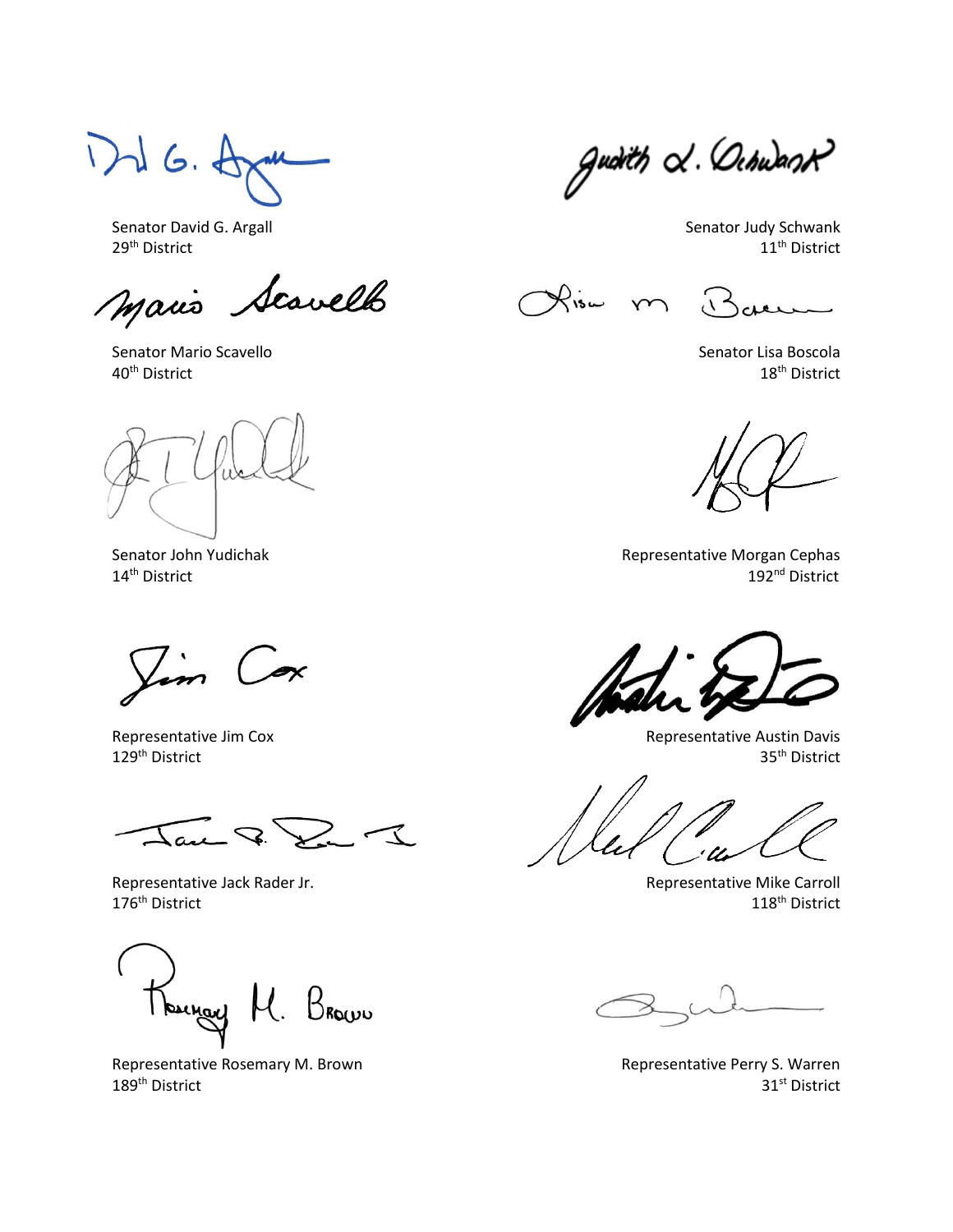# **Plan 1 \$8.62 Billion Reduction in School Property Taxes**

- 1% personal income tax (PIT) increase to lower millage rates (rate rises to 4.07%)
	- Would equal \$4.913 Billion in new revenue
	- \$4.913 distributed Pro Rata for millage Rate Reductions (Once the millage rate is reduced, it cannot ever be increased)
	- 30% Average Local School Tax Decreases for All Properties
- 1% sales tax (SUT) increase for homestead/farmstead exclusion (rate rises to 7% [8% in Allegheny County and 9% in Philadelphia])
	- Would equal \$2.026 Billion in new revenue
	- \$2.026 distributed via a revised Homestead/Farmstead Program
	- 20% in Approximate School Property Tax Reduction for Homesteads and Farmsteads
- Require school districts to levy minimum local earned income tax (EIT) of 1% (if they haven't yet)
	- The 1% allowable EIT would equal \$1.681 billion in new revenue
	- \$1.681 Property Tax reduction on properties in school districts with EIT below 1%
	- Equalized EIT Rate levels yields varying decreases via existing tax shift option
- Expanding the Property Tax/Rent Rebate Program (PTRR)
	- Utilize approximately \$75 million to expand income threshold or increase rebates
	- Seniors aided by local property taxed reduced through the proposal would free up existing PTRR dollars for additional seniors
- Expand the Senior Safety net Deferred Property Tax Program
	- You must be 65 years of age or older
	- \$85,000 or lower household income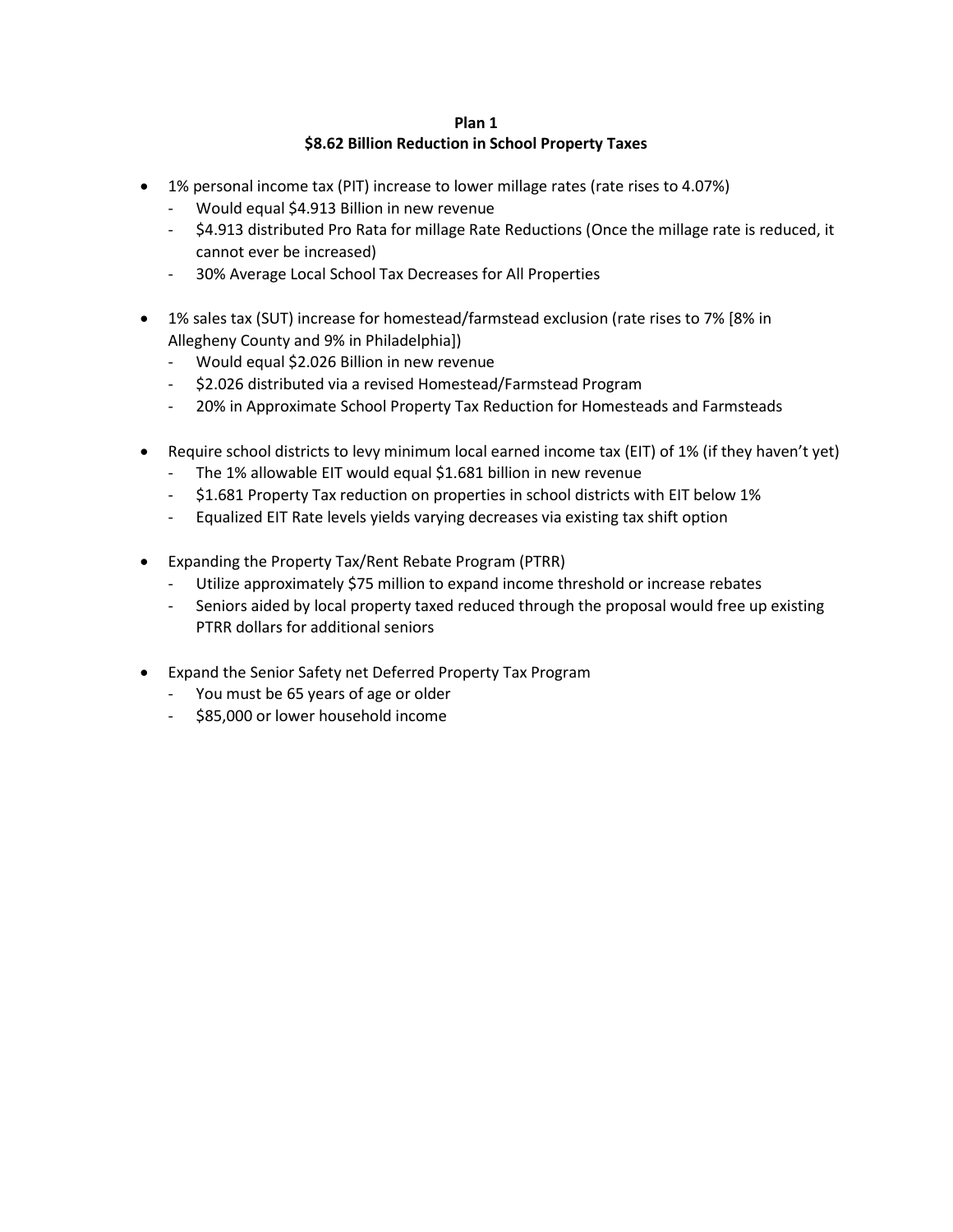# **Plan 2 \$6.437 Billion Reduction in School Property Taxes**

- The funding sources for this plan are still being calculated
	- A PIT increase of 1.55% (from the current 3.07% to approximately 4.62%) would fund this change. If the Sales and Use tax is included, the PIT rate would then be decreased accordingly. Other funding sources also could also be considered.
- What relief is given?

| <b>General Property Tax Relief</b>        | \$4 billion (Current Act 1 Formula)       |
|-------------------------------------------|-------------------------------------------|
| Millage Relief                            | \$1.5 billion                             |
| <b>General Renter Relief</b>              | \$400 million (\$500 each to PA's 800,000 |
|                                           | renters)                                  |
| PTRR Rent Rebate Increase to \$1,000      | \$87 million (for current participants)   |
| PTRR Rent Rebate Expansion to add 100,000 | \$50 million (increases income limits to  |
| seniors                                   | provide \$500 rebates to renters)         |
| <b>Cost Drivers</b>                       | \$400 million (PASBO proposal on charters |
|                                           | and special education)                    |
| <b>TOTAL AMOUNT</b>                       | \$6,437,000,000                           |

## General Property Tax Relief

| Districts with Total Property Tax Elimination | 75 school districts (15% of total districts)  |
|-----------------------------------------------|-----------------------------------------------|
| Districts with Homestead Property Tax         | 193 school districts (39% of total districts) |
| Elimination                                   |                                               |
| Districts with 90%-99% Homestead Property     | 23 school districts (5% of total districts)   |
| <b>Tax Reduction</b>                          |                                               |
| Districts with 80%-89% Homestead Property     | 27 school districts (5% of total districts)   |
| <b>Tax Reduction</b>                          |                                               |
| Districts with 70%-79% Homestead Property     | 34 school districts (7% of total districts)   |
| <b>Tax Reduction</b>                          |                                               |
| Districts with 60%-69% Homestead Property     | 43 school districts (9% of school districts)  |
| <b>Tax Reduction</b>                          |                                               |
| Districts with 50%-59% Homestead Property     | 56 school districts (11% of school districts) |
| <b>Tax Reduction</b>                          |                                               |
| Districts with 40%-49% Homestead Property     | 48 school districts (10% of school districts) |
| <b>Tax Reduction</b>                          |                                               |
| Districts with 30%-39% Homestead Property     | 47 school districts (9% of school districts)  |
| <b>Tax Reduction</b>                          |                                               |
| Districts with 20%-29% Homestead Property     | 18 school districts (4% of school districts)  |
| <b>Tax Reduction</b>                          |                                               |
| Districts with 0%-19% Homestead Property      | 11 school districts (2% of school districts)  |
| <b>Tax Reduction</b>                          |                                               |
|                                               |                                               |

\*Number of Districts with 50% or more = 376 school districts (75% of school districts)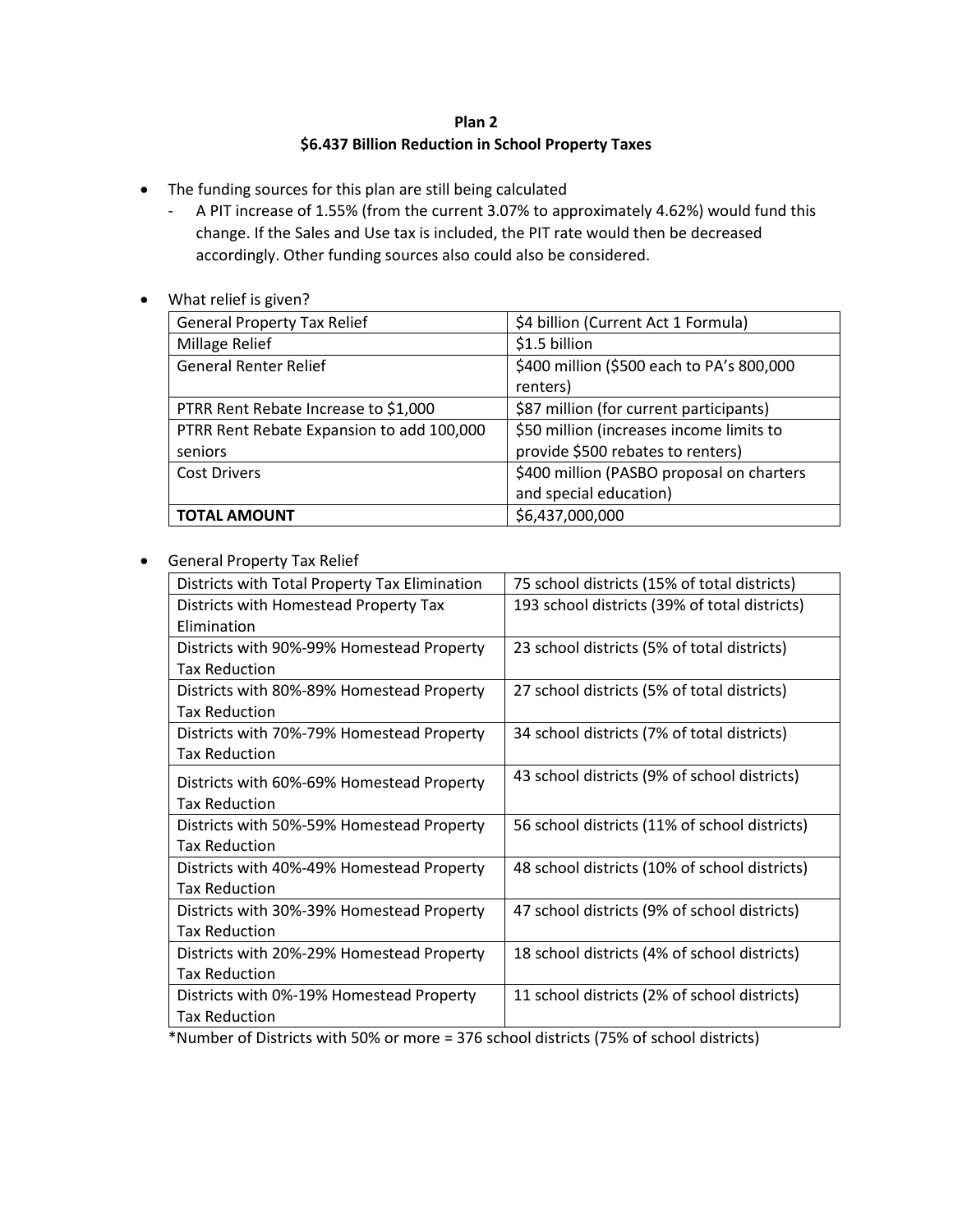## **Plan 3**

# **Rebate for Homesteads Capped at \$2,340**

- According to the IFO, there are 3.4 million properties in PA that qualify as homestead properties
	- The statewide average school property tax paid by eligible homeowners is \$2,340
	- The median school district property tax paid by eligible homeowners is \$1,920
- This plan would provide a rebate to homestead properties that would be capped at \$2,340
	- This plan would cost approximately \$5.20 billion
	- The funding sources for this plan are still being calculated
		- A PIT increase of 1.25% (from the current 3.07% to approximately 4.32%) would fund this change. If the Sales and Use tax is included, the PIT rate would then be decreased accordingly. Other funding sources could also be considered.
	- Approximately 2.09 million homestead properties would see their school property taxes eliminated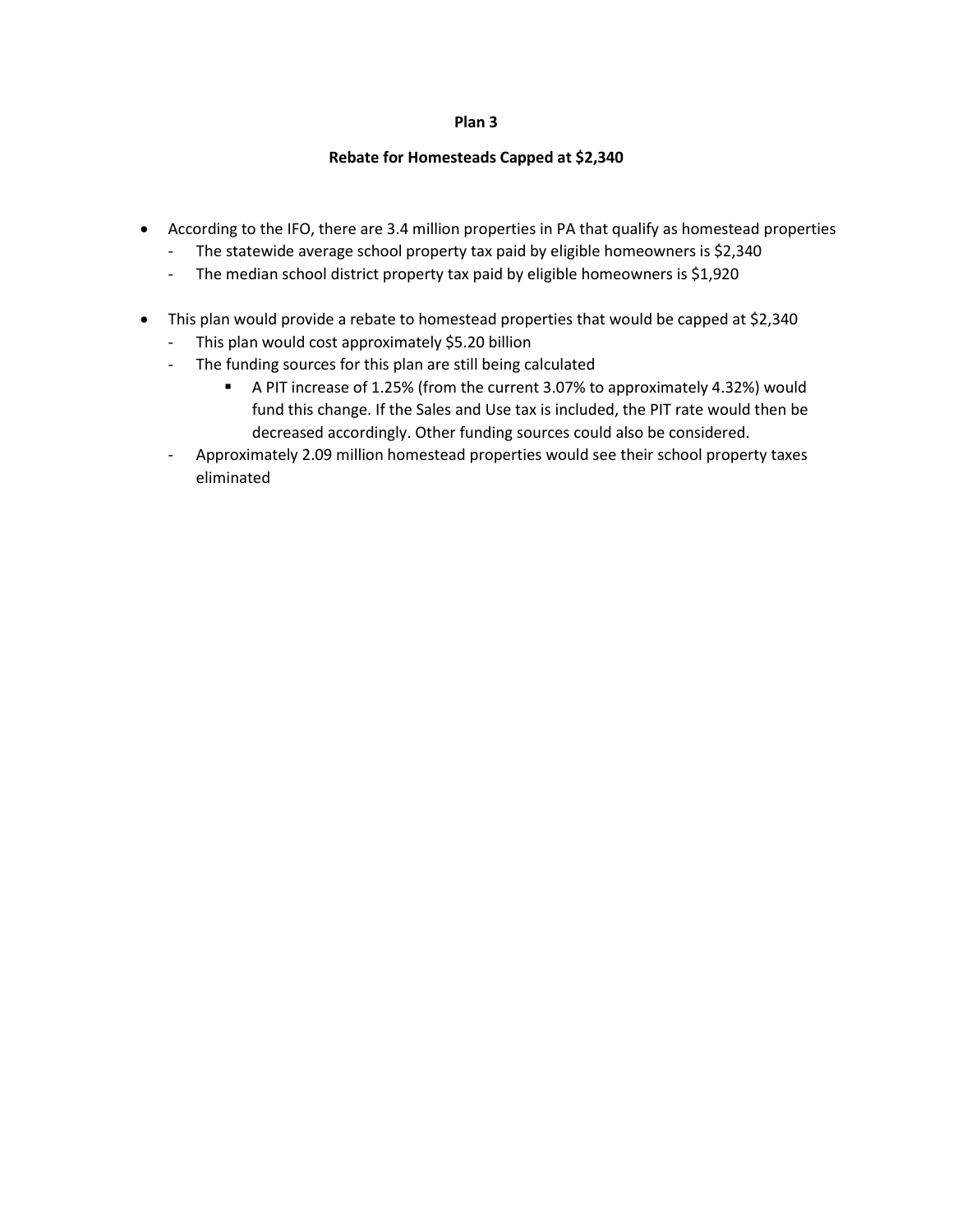## **Plan 4**

### **Rebate for Homesteads Capped at \$5,000**

- According to the IFO, there are 3.4 million properties in PA that qualify as homestead properties
	- The statewide average school property tax paid by eligible homeowners is \$2,340
	- The median school district property tax paid by eligible homeowners is \$1,920
- This plan would provide a rebate to homestead properties that would be capped at \$5,000
	- This plan would cost approximately \$6.86 billion
	- The funding sources for this plan are still being calculated
		- A PIT increase of 1.65% (from the current 3.07% to approximately 4.72%) would fund this change. If the Sales and Use tax is included, the PIT rate would then be decreased accordingly. Other funding sources could also be considered.
	- Approximately 3.11 million homestead properties would see their school property taxes eliminated